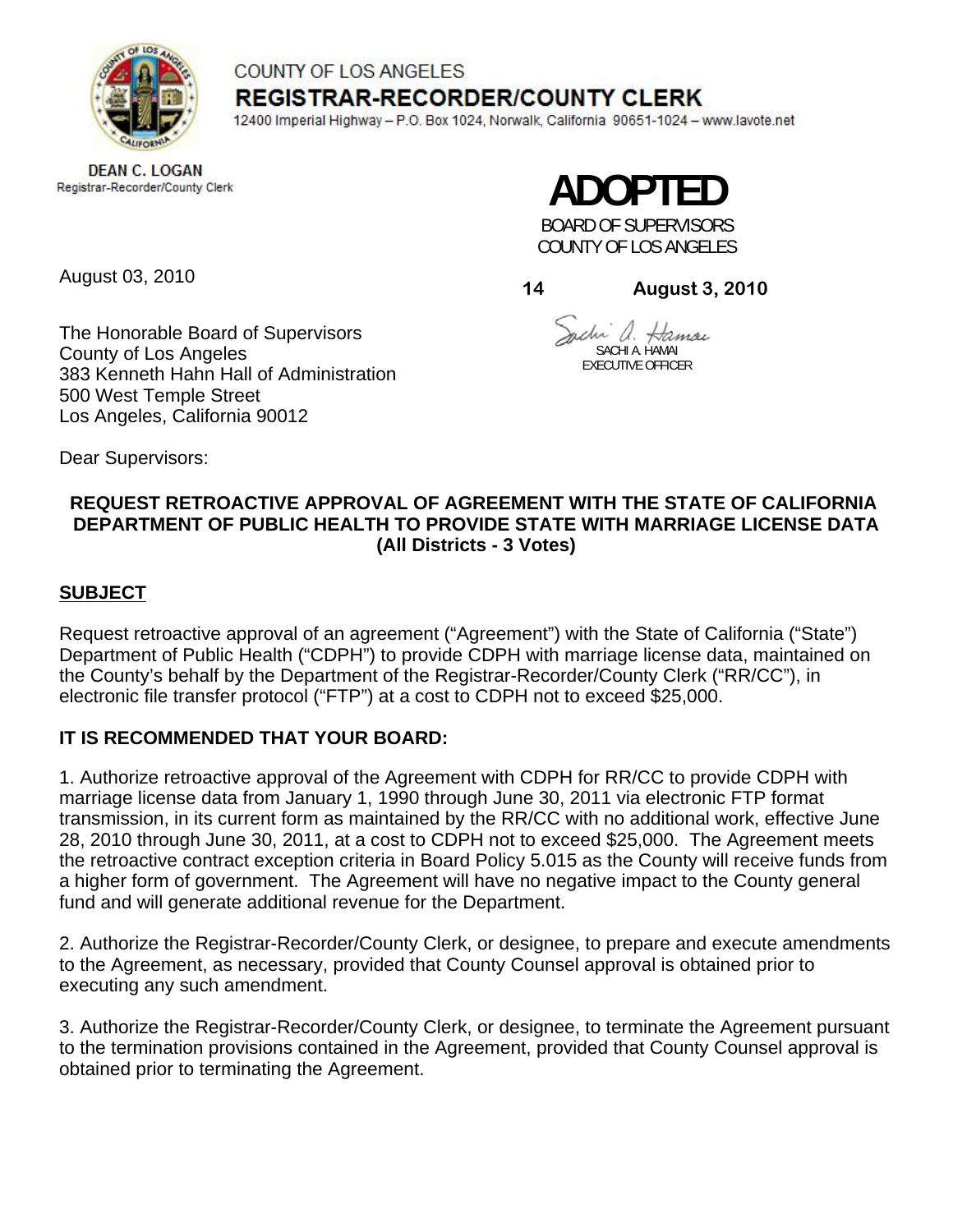# **PURPOSE/JUSTIFICATION OF RECOMMENDED ACTION**

The purpose of the recommended action is to obtain Board approval of the Agreement with CDPH for RR/CC to provide marriage license data maintained by RR/CC to CDPH in electronic FTP format at a total cost to CDPH not to exceed \$25,000.

In accordance with California Health and Safety Code (H&SC), marriage license data maintained by RR/CC is already in electronic format as RR/CC is required by law to maintain a true copy of these records. Original documents are sent to the State as they are the official records keeper; however, RR/CC is also required by law to provide a true copy of these records to the public upon request as one of its core missions to provide Los Angeles County with essential records management.

CDPH currently keeps marriage license data in hardcopies and is requesting the data in electronic FTP format from all County Clerks and Recorders Statewide and has budgeted \$25,000 to obtain marriage license data from Los Angeles County in this format. The information is public record and the RR/CC is allowed to charge for copies of these vital records. Your Board has previously approved a fee of \$34.00 per FTP site for electronic copies of real property records (County Code 2.32.152). The RR/CC will use this rate to calculate the fee for services to CDPH as the process to prepare the files is very similar. The \$25,000 budgeted by CDPH should be sufficient to cover the secure electronic transfer of the data; however, as the official records keeper of these vital records, the State has the authority to require counties to provide the data (H&SC Section 102230). The request from CDPH will not cause any additional work as CDPH will accept the marriage license data from counties in its existing form, no re-configuration or additional data fields will be needed.

Your Board Policy 5.015 allows County departments to enter into an agreement that will provide funds from a higher level of government prior to Board approval if necessary to secure funds. The Agreement with CDPH has been executed by the Registrar-Recorder/County Clerk to meet the State's deadline; however, no work will be performed by the RR/CC prior to Board approval of the Agreement.

# **Implementation of Strategic Plan Goals**

This request supports the County Strategic Plan as follows:

Goal No. 1: Operational Effectiveness: Strategy 2: Service Excellence and Organizational Effectiveness: a & b, by supporting responsive County operations and improving County partnerships with external agencies.

## **FISCAL IMPACT/FINANCING**

CDPH will accept the marriage license data in FTP format as maintained by RR/CC, in its current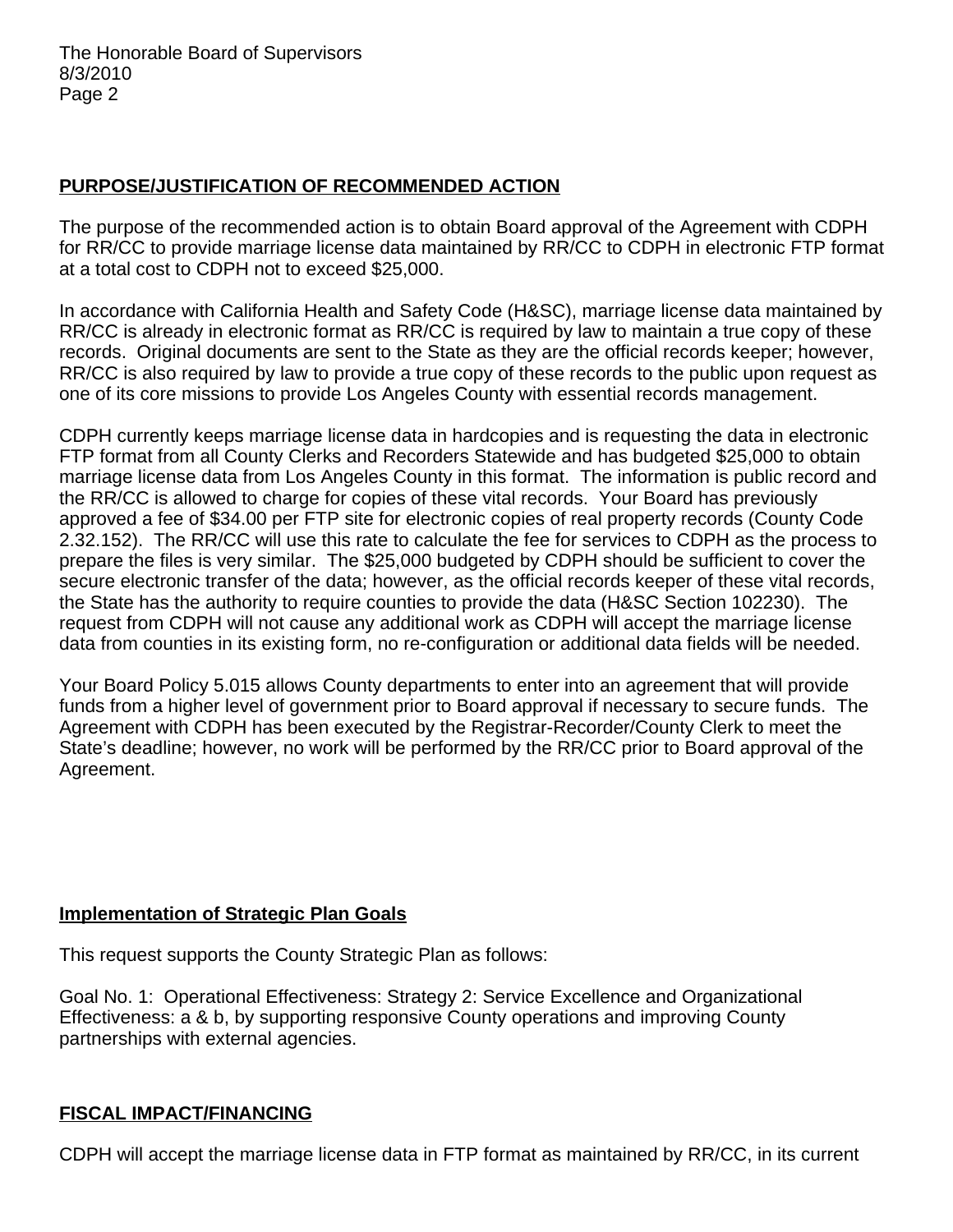The Honorable Board of Supervisors 8/3/2010 Page 3

form, with no additional work, data fields, or data re-configuration. The marriage license data is public record and the Board has previously approved a fee of \$34.00 per FTP site to provide information in FTP format. The Agreement with CDPH will generate up to \$25,000 in revenue. There is no negative impact to Net County Cost.

# **FACTS AND PROVISIONS/LEGAL REQUIREMENTS**

The RR/CC is responsible for maintaining vital records (e.g., birth, death, and marriage certificates) for the County of Los Angeles pursuant to Section 27322.2 of the Government Code. Per California Health and Safety Code, Division 102, the State is the official records keeper. State law, H&SC Section 102355, requires the RR/CC to send CDPH the original recorded documents. The RR/CC is also required by law to keep a true copy of the documents in a safe and separate place that will reasonably assure its preservation indefinitely. The RR/CC keeps a true copy of every vital record in digital (electronic) format for daily operational needs and microfilm for archival purposes.

CDPH has the marriage license data in hardcopy and is now requesting the marriage license data from January 1, 1990 to June 30, 2011 be provided in electronic FTP format from all County Clerks and Recorders Statewide to assist them in indexing the data, and has identified funds to reimburse counties for the electronic marriage license data files. The marriage license data will be provided in its current form with no additional work, re-configuration, or additional data fields in a secure FTP transmission to CDPH. CDPH has budgeted \$25,000 for the marriage license data from Los Angeles County. Using the Board-approved fee of \$34 per FTP site (County Code 2.32.152), RR/CC estimates the funds allocated by the State are sufficient.

Board Policy 5.015 allows County departments to enter into an agreement that will provide funds from a higher level of government prior to Board approval if necessary to secure the funds. The Agreement with CDPH has been executed by the Registrar-Recorder/County Clerk; however, no work will be performed by the RR/CC prior to Board approval of the Agreement. The Agreement is for one year, effective June 28, 2010 through June 30, 2011 for marriage license data from January 1, 1990 to June 30, 2011, at a cost to CDPH not to exceed \$25,000. The Agreement may be modified upon mutual consent of the parties or terminated by either party giving 30 days advance notice to the other party.

County Counsel and Chief Information Office (CIO) have reviewed this Board letter. CIO has reviewed the Agreement between the State and County and determined there is no technology issue; therefore a CIO analysis is not required. County Counsel has reviewed and approved the Agreement as to form.

## **CONTRACTING PROCESS**

This Agreement is a government to government agreement. There was no contracting process associated with this Agreement.

## **IMPACT ON CURRENT SERVICES (OR PROJECTS)**

There is no impact on current services as the County is required by California Health and Safety Code to provide marriage license data to the State and currently does so by providing the original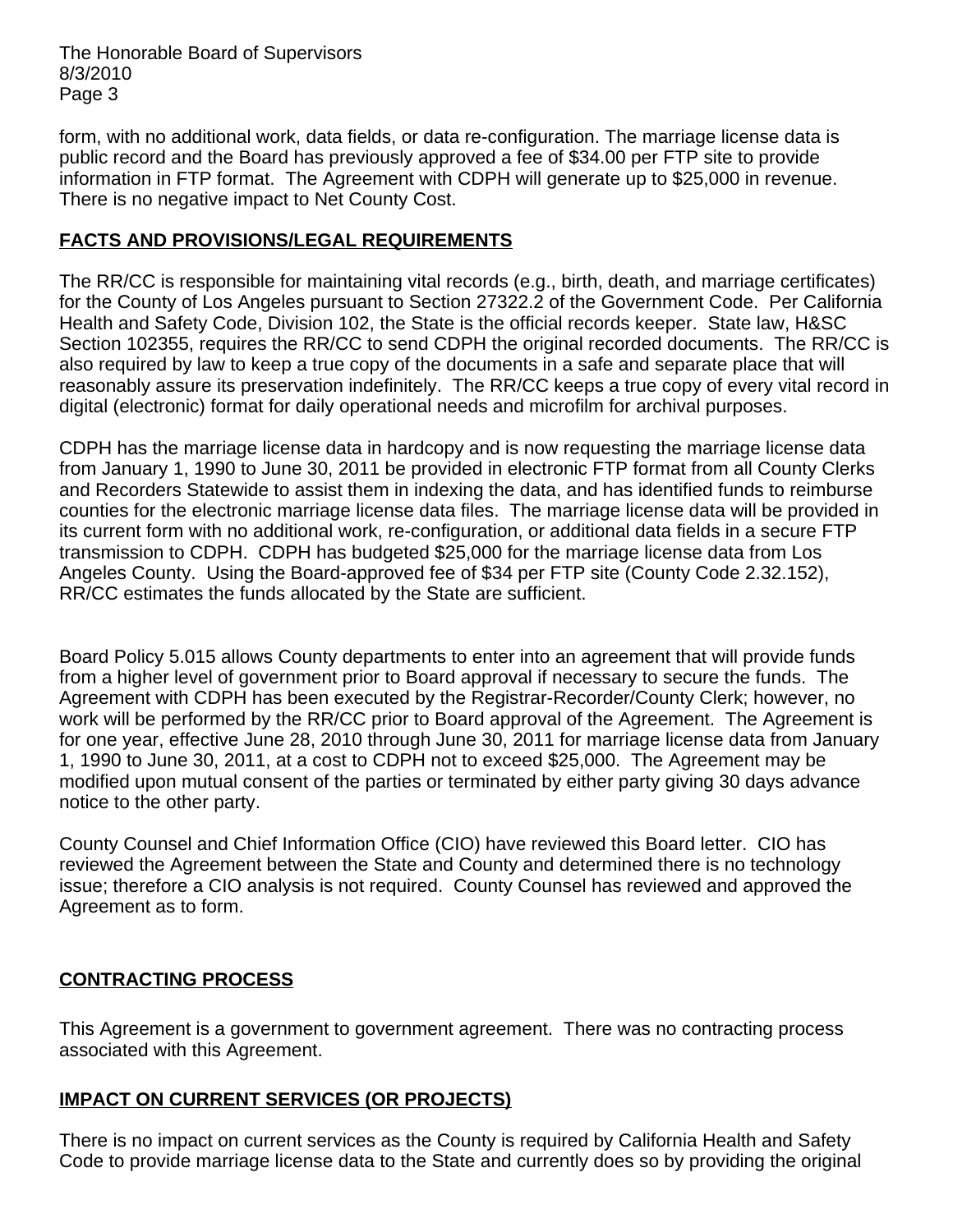The Honorable Board of Supervisors 8/3/2010 Page 4

hardcopy documents. Providing the information electronically is easier, quicker, cost-efficient, and secure.

# **CONCLUSION**

Upon approval of the recommendation, it is requested that the Executive Officer/Clerk of the Board return one original stamped copy of the adopted Board letter to:

 County of Los Angeles Registrar-Recorder/County Clerk 12400 Imperial Highway, Room 7201 Norwalk, CA 90650 Attention: Ngozi Ume, Manager Finance and Management Division

Respectfully submitted,

ean C. Logan

DEAN C. LOGAN Registrar-Recorder/County Clerk

DCL:DM:NU:rl

**Enclosures** 

c: Chief Executive Officer County Counsel Executive Officer, Board of Supervisors Chief Information Officer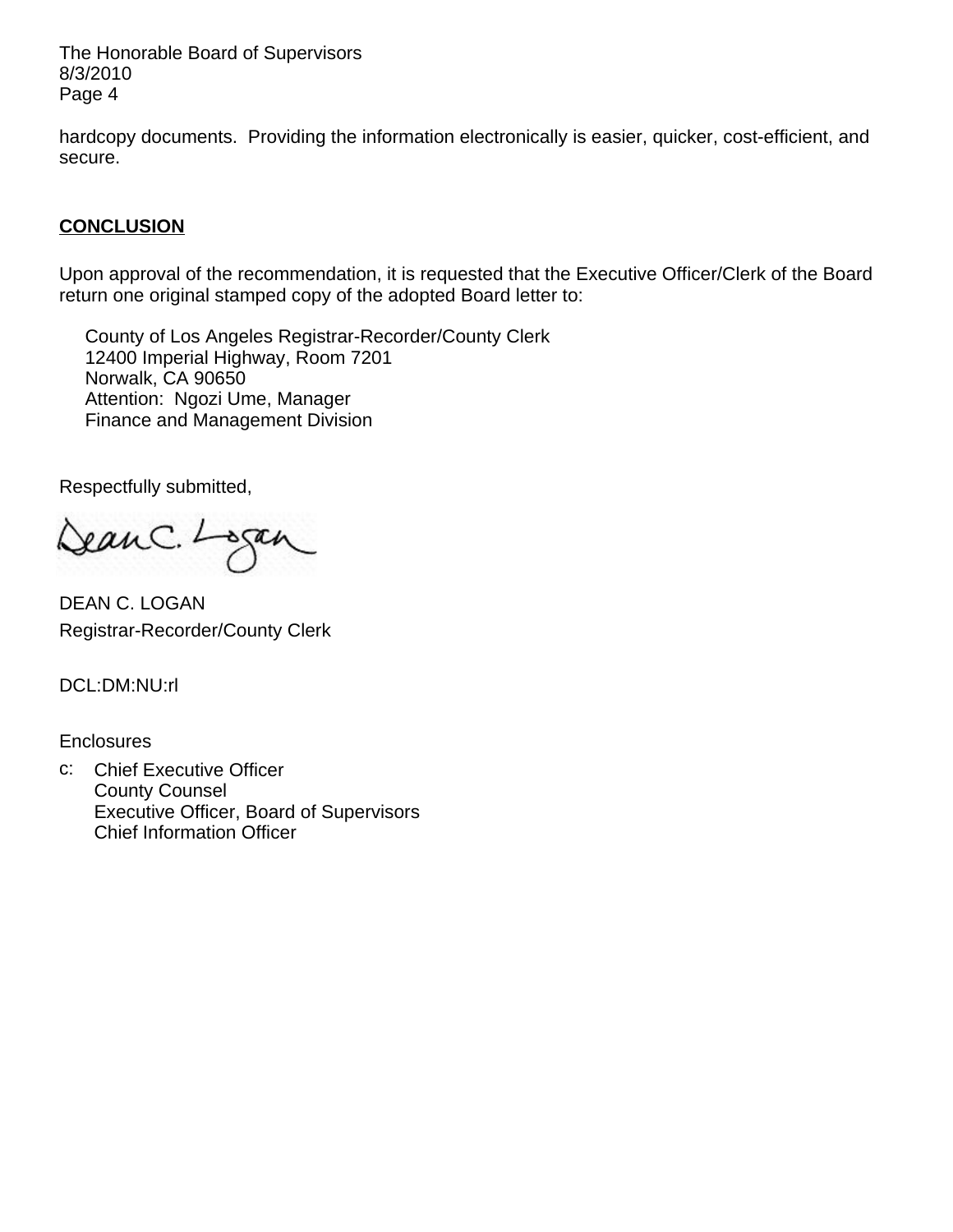# STANDARD AGREEMENT FOR MARRIAGE DATA FILES

### **COUNTY OF LOS ANGELES**

The State of California (hereinafter called the State) by and through the California Department of Public Health, Center for Health Statistics and the County of Los Angeles (hereinafter called the County) in consideration of the covenants, conditions, agreements, and stipulations hereinafter expressed do hereby agree as follows:

#### Article I

This Agreement is entered into pur suant to the provisions of the Health and Safety Code, Section 102230 (a) (3), which relate to the State's role in requesting local registrars and county recorders to release their comprehensive marriage record indices to the State Registrar.

#### Article II

Funds provided pursuant to this Agreement are for the procurement of county electronic marriage data files according to the specification detailed in Attachment A.

#### Article III

- 1. The maximum amount payable under this agreement shall not exceed \$ 25,000.00.
- 2. The term of this Agreement shall be from June 28, 2010, through June 30, 2011.
- 3. The County agrees to send electronic marriage data to the State Office of Vital Records for January 1, 1990 - Present according to the specification detailed in Attachment A.
- 4. The terms of this Agreement may be modified in writing upon mutual consent of both parties.
- 5. The State or the County may terminate this Agreement. Should either party terminate this Agreement, the terminating party shall give 30 days notice to the other party. Notification shall specify the reason(s) for termination and the effective date of termination.
- 6. All written communications are to be addressed and delivered to:

John Pond California Department of Public Health **Center for Health Statistics MS 5104** PO Box 997410 Sacramento, CA 95899-7410

Date:

# IN WITNESS THEREOF, this Agreement has been executed by the parties hereto:

#### **STATE OF CALIFORNIA**

#### **COUNTY OF LOS ANGELES**

| Signature: |                                     | Signature: |  |
|------------|-------------------------------------|------------|--|
|            | <b>Tony Agurto</b>                  |            |  |
| Title:     | Chief                               | Title:     |  |
|            | <b>Center for Health Statistics</b> |            |  |

uncloan<br>vitur-Recorder / County Clerk<br>4/21/10

Date: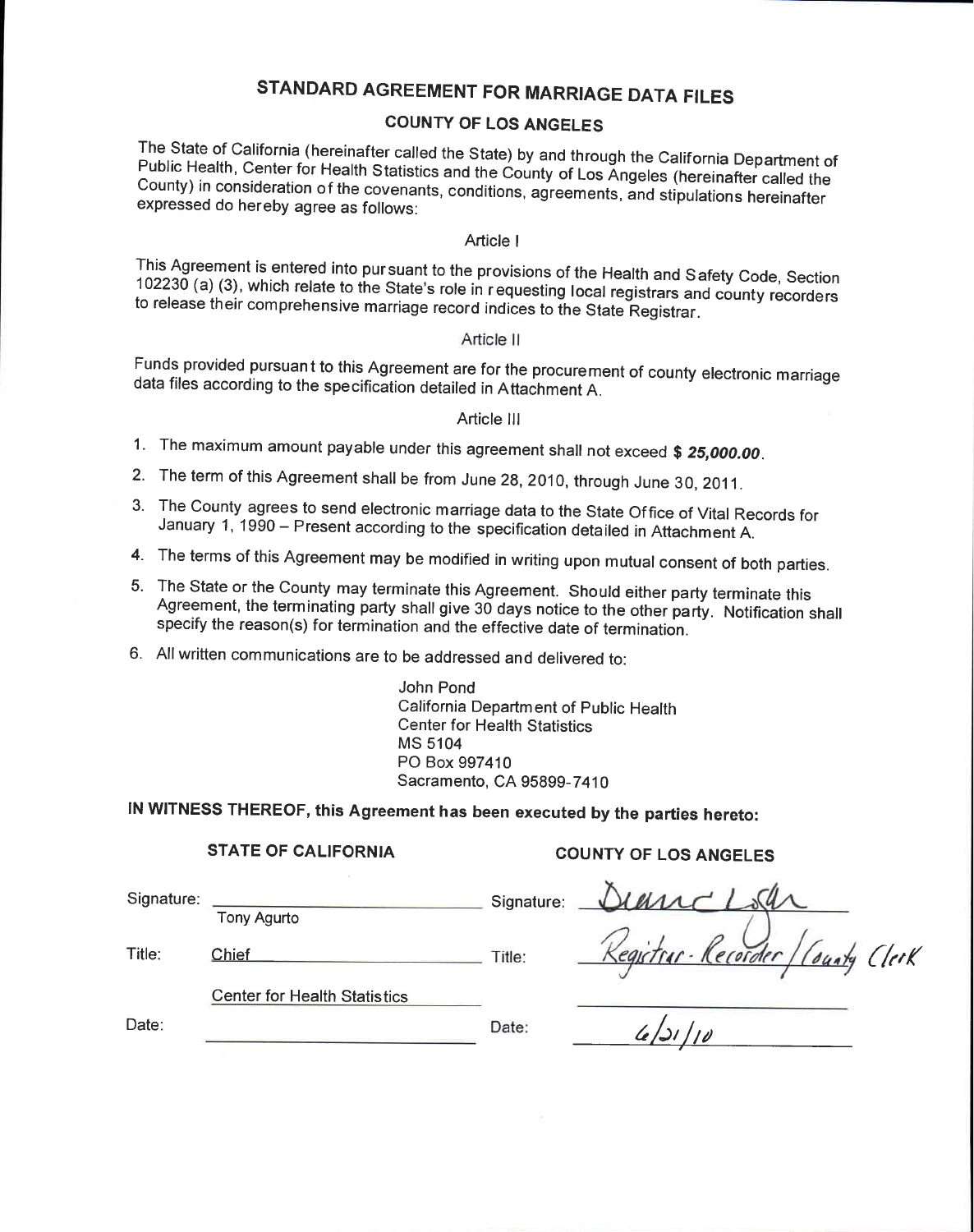**ATTACHMENT A** 



# **Marriage Data Files**

# **Development / Data Collection**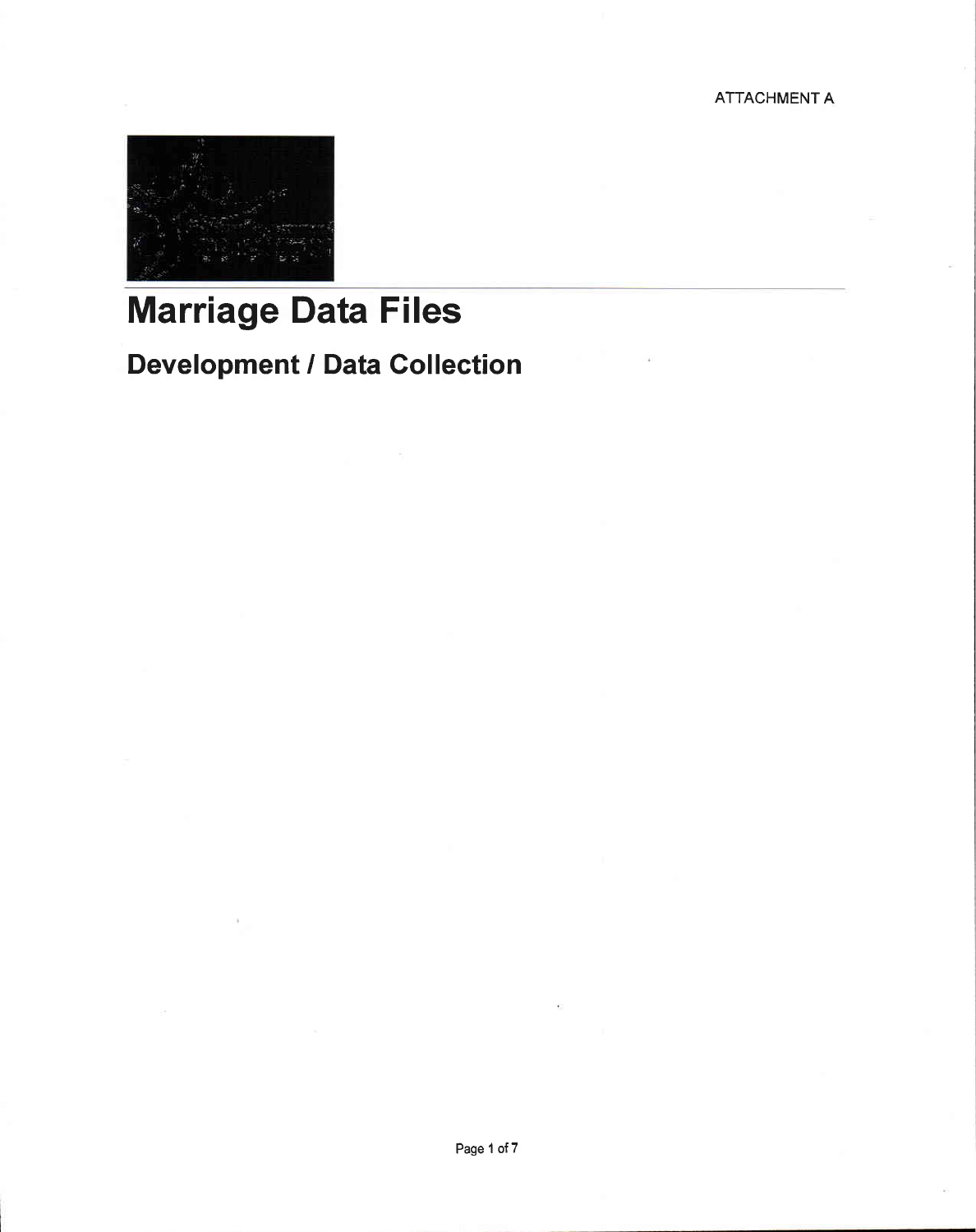# **Table of Contents**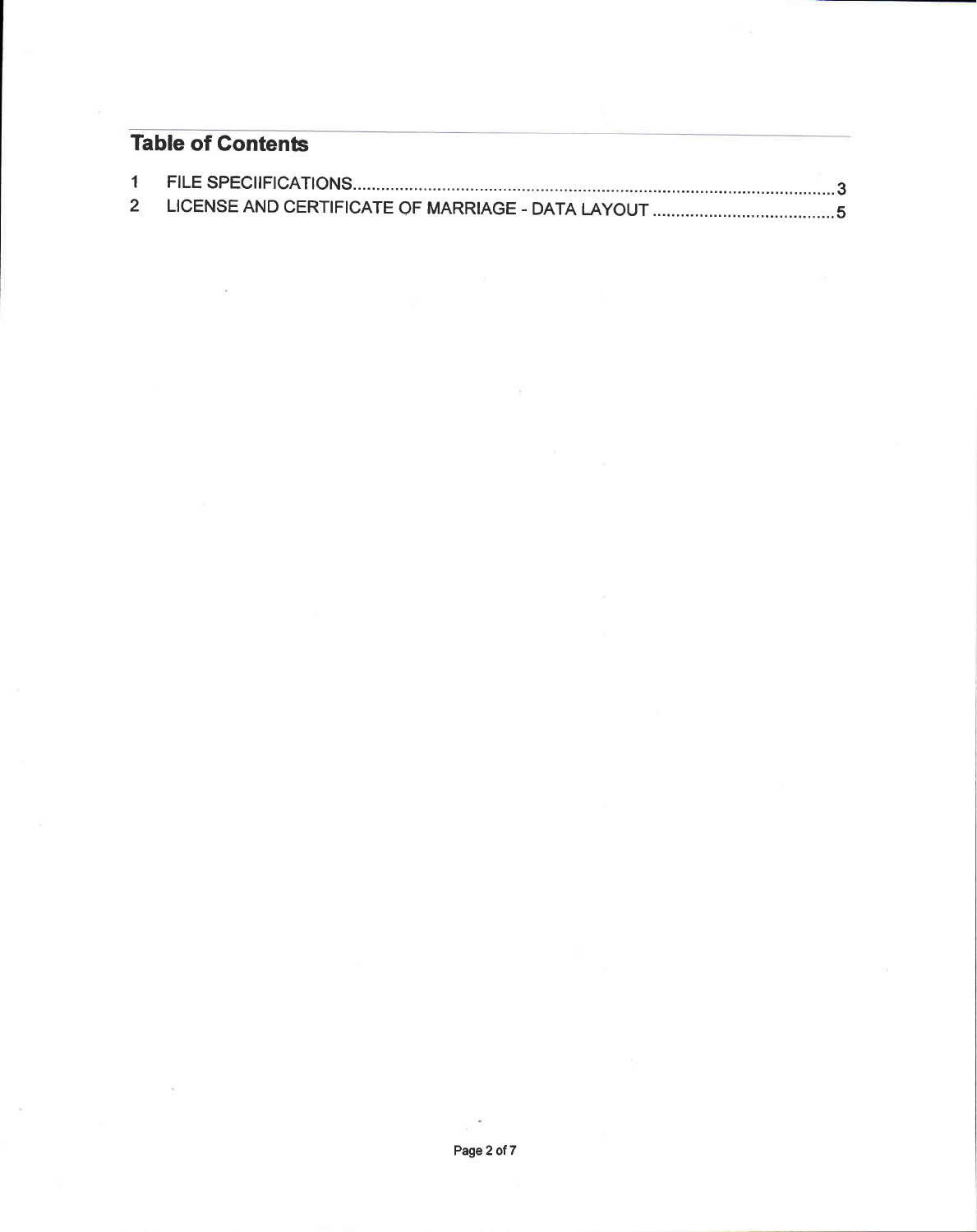#### 1 File Specifications  $\mathbf{1}$

The County shall furnish the necessary personnel, materials, services, facilities, and otherwise  $\overline{2}$  $\mathbf{R}$ do all activities necessary for or incidental to the performance of the work as described below.  $\overline{4}$ 5 This document and specifications are for the export of marriage data from local County 6 Recorder marriage registration or data processing systems.  $\overline{7}$ 8 This agreement is for marriage data collected as part of the State marriage forms for public 9 marriages only.  $10<sup>1</sup>$  $11$ Data delivered will be for data years 1990 to present.  $12<sup>7</sup>$  $13<sup>1</sup>$ All data delivered under this contract is to include the data items identified, if collected in the local iurisdiction, detailed on the pages 5 and 6 of this document. Exceptions can be made if  $14$ 15 automated systems do not contain this data. 16 17 Please contact the state office for instructions and approvals for exceptions to the delivery years 18 or to requested exclusion of data items if this information is not available in the county system. 19 20 The data will either be delivered on an encrypted and password protected CD or DVD, or if you  $21$ are able, directly to the State office via a secure file transfer (secure FTP) upload. Please 22 contact the State office contact for an upload account and uploading instructions. 23 24 All data transmitted to the State office will be checked at the state office for compliance with the specifications and contract conditions. Any data sets not delivered in compliance with the 25 26 specification, not in a useable format, or not in agreement with the prearranged exception(s) will be returned for correction. 27 28 29 The data items identified in the table below will be formatted into a comma separated values (CSV) file. Each row of the CSV file should contain one marriage record. 30  $31$  $32<sup>2</sup>$ File naming: 33 Each file delivered should be named using the following convention. Date of file creation. (MMDDYYYY), county code, (NN) and data year (CCYY), If more than one 34 file per data year is required and delivered as part of this agreement the file should include a 35 sequence number (NN). If more than one data file is required per data year each new file's  $36<sup>°</sup>$ sequence number should increment by one. All data files delivered on a CD or DVD or via the 37 secure FTP upload will end with the CVS extension. 38 39 Example of data file names for 2010, 2009 and 2008 data. 40 41

05122010192010. CSV 42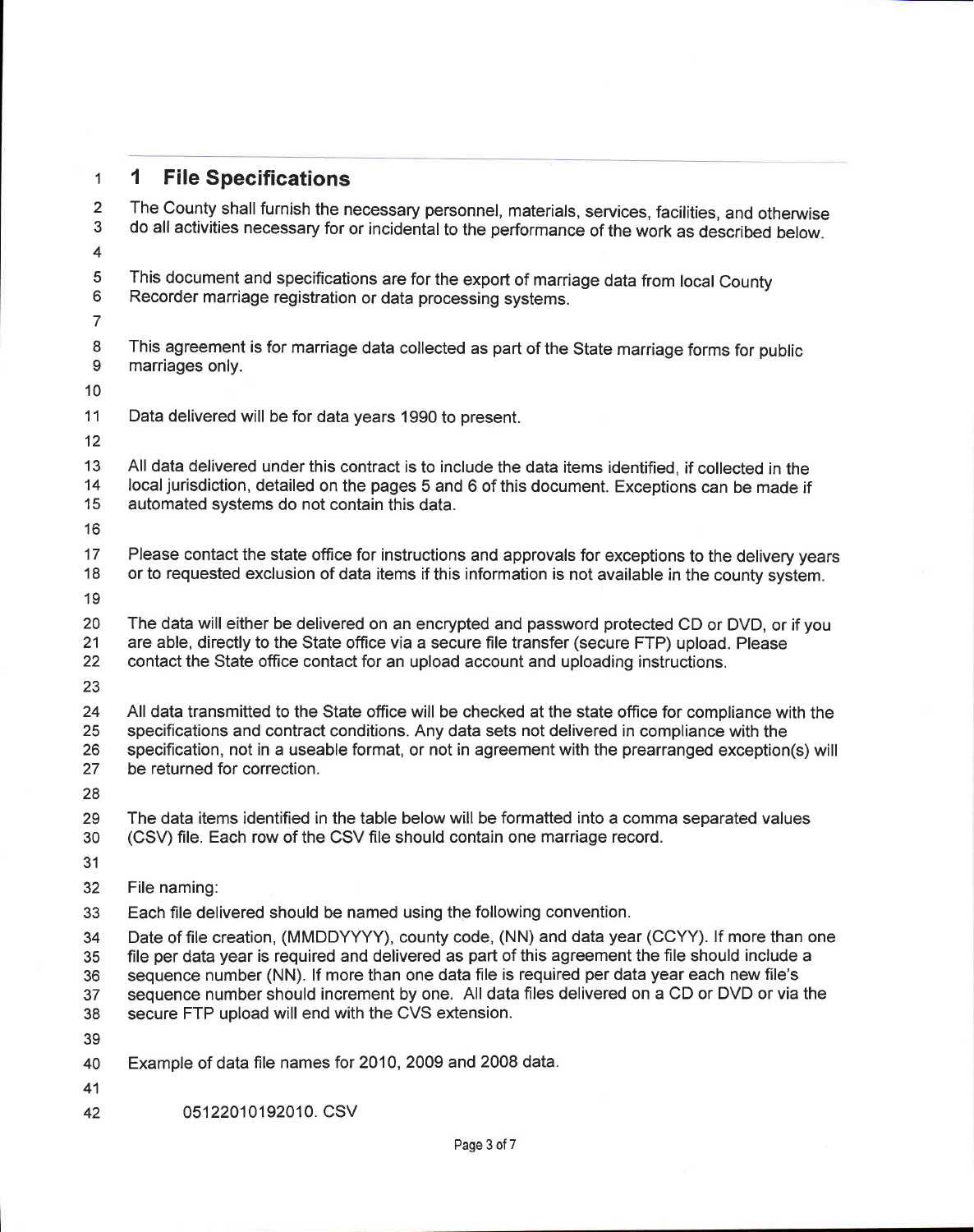| 43       | 05122010192009. CSV                                                                                                                                       |  |
|----------|-----------------------------------------------------------------------------------------------------------------------------------------------------------|--|
| 44       | 05122010192008. CSV                                                                                                                                       |  |
| 45       |                                                                                                                                                           |  |
| 46       | Example of more than one file per year (If required)                                                                                                      |  |
| 47       |                                                                                                                                                           |  |
| 48       | 2010 data:                                                                                                                                                |  |
| 49       |                                                                                                                                                           |  |
| 50       | 0512201019201001. CSV                                                                                                                                     |  |
| 51       | 0512201019201002. CSV                                                                                                                                     |  |
| 52       |                                                                                                                                                           |  |
| 53       | 2009 data                                                                                                                                                 |  |
| 54       |                                                                                                                                                           |  |
| 55       | 0512201019200901, CSV                                                                                                                                     |  |
| 56       | 0512201019200902. CSV                                                                                                                                     |  |
| 57       |                                                                                                                                                           |  |
| 58       | Where possible data sets should be delivered as separate data sets per year, but multiple years                                                           |  |
| 59       | or all years should be delivered on the same CD of DVD if possible.                                                                                       |  |
| 60       |                                                                                                                                                           |  |
| 61<br>62 | All data sets delivered will be delivered in a password protected and encrypted compressed<br>archive, i.e. a zip archive using the following convention. |  |
| 63       | Date of file creation, (MMDDYYYY), county code, (NN) and sequence number (NNN)                                                                            |  |
| 64<br>65 | If more than one archive file is delivered per CD or DVD the sequence number should increment<br>by one for each new archive file.                        |  |
| 66       | Example zip archive name                                                                                                                                  |  |
| 67       |                                                                                                                                                           |  |
| 68       | 0512201019001. ZIP                                                                                                                                        |  |
| 69       |                                                                                                                                                           |  |
| 70       | Next zip archive file                                                                                                                                     |  |
| 71       |                                                                                                                                                           |  |
| 72       | 0512201019002. ZIP                                                                                                                                        |  |
| 73       |                                                                                                                                                           |  |
| 74       | State contacts for questions:                                                                                                                             |  |
| 75       |                                                                                                                                                           |  |
| 76       | Linda Chau (linda.chau@cdph.ca.gov)                                                                                                                       |  |
| 77       | Ratha Sun (ratha.sun@cdph.ca.gov)                                                                                                                         |  |
| 78       | David Fisher (david.fisher@cdph.ca.gov)                                                                                                                   |  |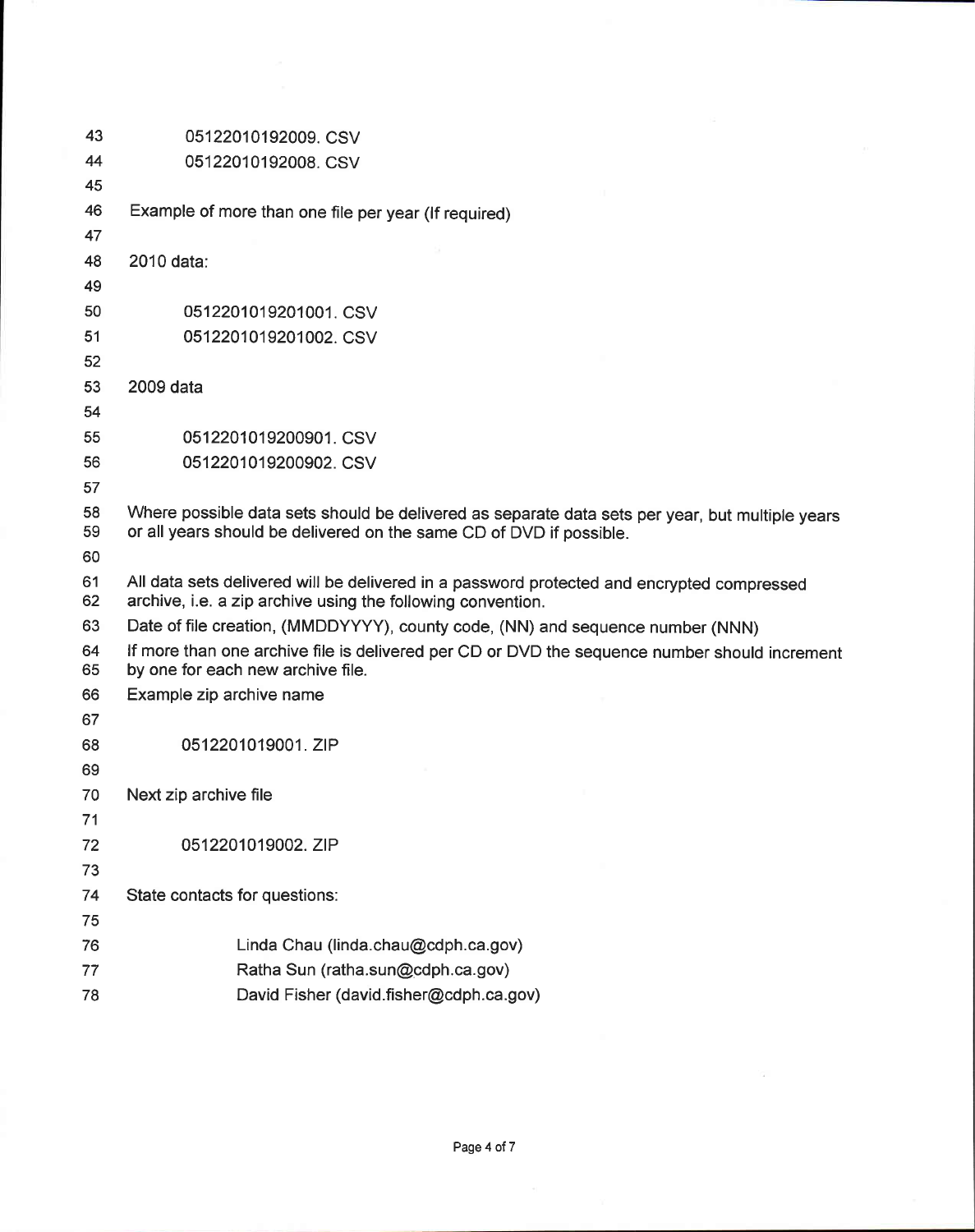# 79

### LICENSE AND CERTIFICATE OF MARRIAGE (File Layout)  $\overline{2}$

| Len | <b>Description</b>                                | <b>Marriage Data Field</b> |  |
|-----|---------------------------------------------------|----------------------------|--|
| 13  | LOCAL FILE NUMBER                                 | <b>LRN</b>                 |  |
| 29  | <b>FIRST NAME</b>                                 | <b>FNAME</b>               |  |
| 23  | <b>MIDDLE</b>                                     | <b>MNAME</b>               |  |
| 39  | <b>CURRENT LAST</b>                               | <b>CURRENT_LNAME</b>       |  |
| 39  | LAST NAME AT BIRTH (IF DIFFERENT THAN<br>1C)      | LNAME_AT_BIRTH             |  |
| 10  | DATE OF BIRTH (MM/DD/CCYY)                        | <b>DOB</b>                 |  |
| 30  | STATE/COUNTRY OF BIRTH                            | STATE_COUNTRY_OF_BIRTH     |  |
| 3   | # PREV MARRIAGES/SRDP                             | NUMBER_OF_PRE_MAR_SRDP     |  |
| 20  | LAST MARRIAGE/SRDP ENDED BY                       | LAST MAR_SRDP_ENDED_BY     |  |
| 10  | DATE ENDED (MM/DD/CCYY)                           | DATE ENDED                 |  |
| 120 | <b>ADDRESS</b>                                    | <b>ADDRESS</b>             |  |
| 30  | <b>CITY</b>                                       | <b>CITY</b>                |  |
| 30  | STATE/COUNTRY                                     | STATE_COUNTRY              |  |
| 5   | <b>ZIP CODE</b>                                   | ZIP_CODE                   |  |
| 91  | FULL BIRTH NAME OF FATHER/PARENT                  | FULL_BTH_NAME_OF_FATHER    |  |
| 30  | STATE OF BIRTH (IF OUTSIDE U.S. ENTER<br>COUNTRY) | FTH_STATE_COUNTRY_OF_BIRTH |  |
| 91  | FULL BIRTH NAME OF MOTHER/PARENT                  | FULL BTH NAME OF MOTHER    |  |
| 30  | STATE OF BIRTH (IF OUTSIDE U.S. ENTER<br>COUNTRY) | MTH_STATE_COUNTRY_OF_BIRTH |  |
| 29  | <b>FIRST NAME</b>                                 | FNAME <sub>2</sub>         |  |
| 23  | <b>MIDDLE</b>                                     | MNAME <sub>2</sub>         |  |
| 39  | <b>CURRENT LAST NAME</b>                          | <b>CURRENT LNAME2</b>      |  |
| 39  | LAST NAME AT BIRTH (IF DIFFERENT THAN<br>12C      | LNAME_AT_BIRTH2            |  |
| 10  | DATE OF BIRTH (MM/DD/CCYY)                        | DOB <sub>2</sub>           |  |
| 30  | STATE/COUNTRY OF BIRTH                            | STATE_COUNTRY_OF_BIRTH2    |  |
| 3   | # PREV MARRIAGES/SRDP                             | NUMBER_OF_PRE_MAR_SRDP2    |  |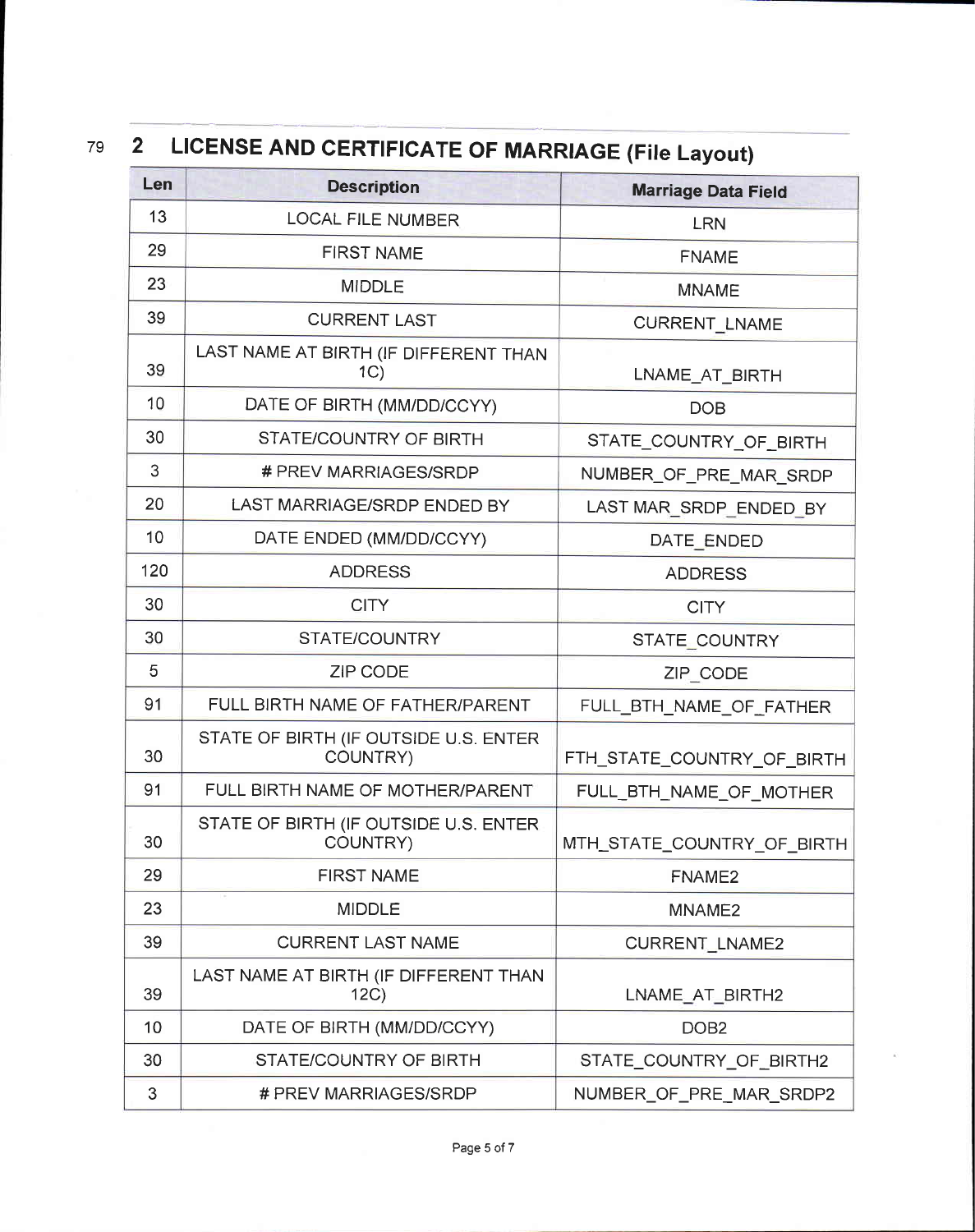| Len | <b>Description</b>                                    | <b>Marriage Data Field</b>  |  |
|-----|-------------------------------------------------------|-----------------------------|--|
| 20  | LAST MARRIAGE/SRDP ENDED BY                           | LAST MAR_SRDP_ENDED BY2     |  |
| 10  | DATE ENDED (MM/DD/CCYY)                               | DATE ENDED2                 |  |
| 120 | <b>ADDRESS</b>                                        | ADDRESS2                    |  |
| 30  | <b>CITY</b>                                           | CITY2                       |  |
| 30  | STATE/COUNTRY                                         | STATE_COUNTRY2              |  |
| 5   | <b>ZIP CODE</b>                                       | ZIP CODE2                   |  |
| 91  | FULL BIRTH NAME OF FATHER/PARENT                      | FULL_BTH_NAME_OF FATHER2    |  |
| 30  | STATE OF BIRTH (IF OUTSIDE U.S. ENTER<br>COUNTRY)     | FTH_STATE_COUNTRY_OF_BIRTH2 |  |
| 91  | FULL BIRTH NAME OF MOTHER/PARENT                      | FULL_BTH_NAME_OF_MOTHER2    |  |
| 30  | STATE OF BIRTH (IF OUTSIDE U.S. ENTER<br>COUNTRY)     | MTH_STATE_COUNTRY_OF_BIRTH2 |  |
| 10  | <b>ISSUE DATE (MM/DD/CCYY)</b>                        | ISSUE_DATE                  |  |
| 10  | EXPIRES AFTER (MM/DD/CCYY)                            | <b>EXPIRES AFTER</b>        |  |
| 91  | NAME OF COUNTY CLERK                                  | NAME_OF_COUNTY_CLERK        |  |
| 16  | <b>MARRIAGE LICENSE NUMBER</b>                        | MAR_LIC_NUMBER              |  |
| 30  | <b>COUNTY OF ISSUE</b>                                | COUNTY_OF_ISSUE             |  |
| 10  | DATE OF MARRIAGE (MM/DD/CCYY)                         | DATE_OF_MARRIAGE            |  |
| 30  | CITY/TOWN OF MARRIAGE                                 | CITY_TOWN_OF_MARRIAGE       |  |
| 30  | <b>COUNTY OF MARRIAGE</b>                             | COUNTY_OF_MARRIAGE          |  |
| 29  | FIRST - MUST BE SAME AS ITEM 1A                       | FNAME_NEW                   |  |
| 23  | <b>MIDDLE</b>                                         | <b>MNAME NEW</b>            |  |
| 39  | <b>LAST</b>                                           | LNAME_NEW                   |  |
| 29  | FIRST - MUST BE SAME AS ITEM 12A                      | FNAME_NEW2                  |  |
| 23  | <b>MIDDLE</b>                                         | MNAME_NEW2                  |  |
| 39  | <b>LAST</b>                                           | LNAME_NEW2                  |  |
| 91  | NAME OF LOCAL REGISTRAR                               | NAME_OF_LOCAL_REGISTRAR     |  |
| 10  | DATE ACCEPTED FOR REGISTRATION                        | DATE_ACCEPT_FOR_REG         |  |
| 5   | <b>MARRIAGE FORM</b><br>(VS-116/VS-115/VS-117/VS 24C) | FORM_TYPE                   |  |
| 1   | CERTIFICATE OR AFFIDAVIT OF MARRIAGE<br>(A/O)         | CERTIFICATE_TYPE            |  |